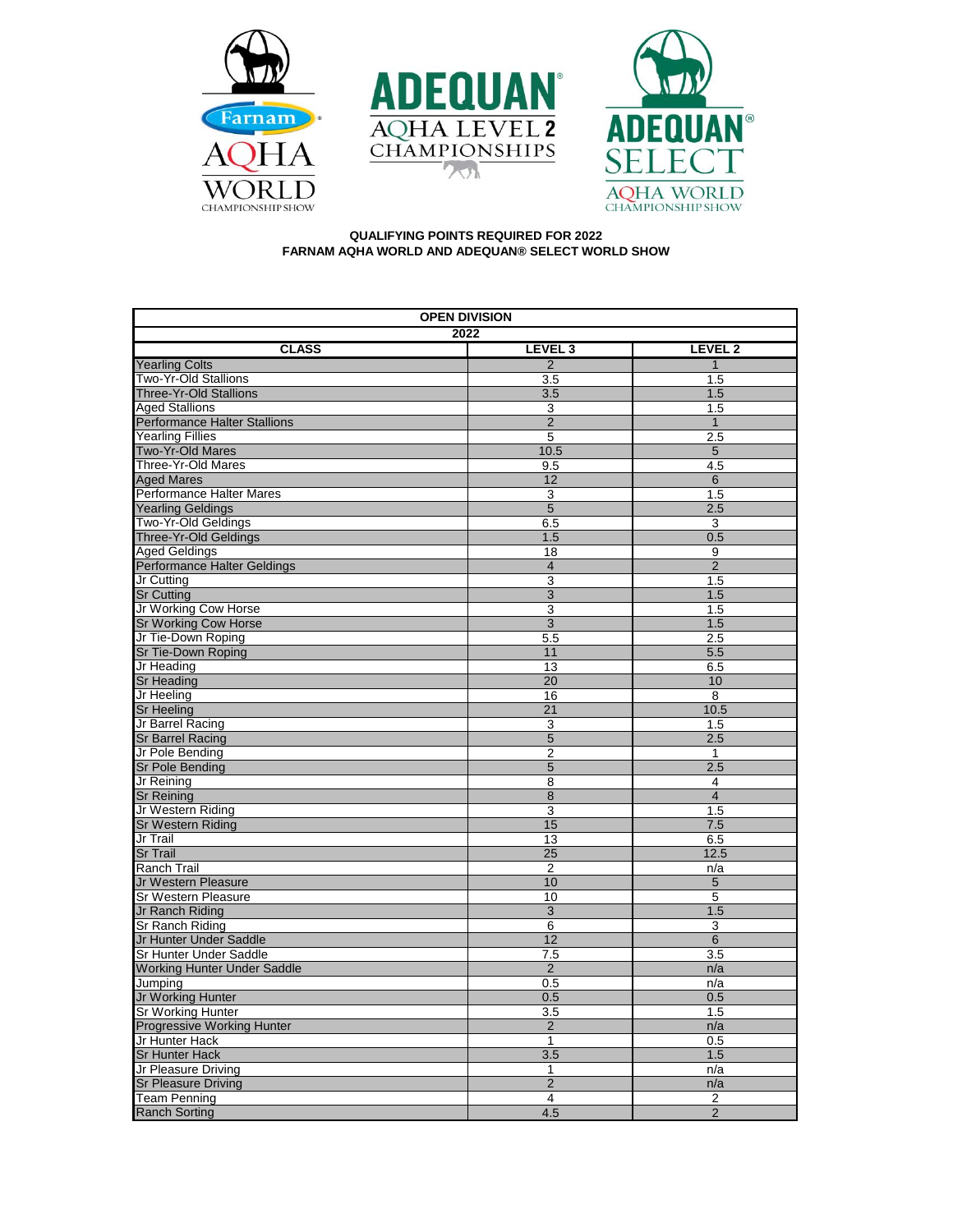





## **QUALIFYING POINTS REQUIRED FOR 2022 FARNAM AQHA WORLD AND ADEQUAN® SELECT WORLD SHOW**

| <b>AMATEUR DIVISION</b>             |                           |                    |  |  |
|-------------------------------------|---------------------------|--------------------|--|--|
| 2022                                |                           |                    |  |  |
| <b>CLASS</b>                        | LEVEL <sub>3</sub>        | LEVEL <sub>2</sub> |  |  |
| <b>Yearling Colts</b>               | 1                         | 0.5                |  |  |
| Two-Yr-Old Stallions                | 1                         | 0.5                |  |  |
| <b>Three-Yr-Old Stallions</b>       | $\overline{2}$            | $\mathbf{1}$       |  |  |
| <b>Aged Stallions</b>               | 1                         | 0.5                |  |  |
| <b>Performance Halter Stallions</b> | $\overline{2}$            | $\mathbf{1}$       |  |  |
| <b>Yearling Fillies</b>             | 4                         | 2                  |  |  |
| <b>Two-Yr-Old Mares</b>             | 6.5                       | 3                  |  |  |
| Three-Yr-Old Mares                  | $\overline{8}$            | 4                  |  |  |
| <b>Aged Mares</b>                   | 9                         | 4.5                |  |  |
| Performance Halter Mares            | 3                         | 1.5                |  |  |
| <b>Yearling Geldings</b>            | $\overline{4}$            | $\overline{2}$     |  |  |
| Two-Yr-Old Geldings                 | 6                         | 3                  |  |  |
| <b>Three-Yr-Old Geldings</b>        | 5.5                       | 2.5                |  |  |
| <b>Aged Geldings</b>                | 18                        | 9                  |  |  |
| Performance Halter Geldings         | $\overline{4}$            | $\overline{2}$     |  |  |
| Showmanship                         | $\overline{20}$           | 10                 |  |  |
| Cutting                             | $\ensuremath{\mathsf{3}}$ | 1.5                |  |  |
| <b>Working Cow Horse</b>            | $\overline{2}$            | $\mathbf{1}$       |  |  |
| <b>Working Cow Horse - Boxing</b>   | $\overline{2}$            | n/a                |  |  |
| Tie-Down Roping                     | 3                         | 1.5                |  |  |
| <b>Breakaway Roping</b>             | $\overline{3}$            | 1.5                |  |  |
| Heading                             | 10                        | 5                  |  |  |
| Heeling                             | 10                        | $\overline{5}$     |  |  |
| <b>Barrel Racing</b>                | 4                         | 2                  |  |  |
| Pole Bending                        | $\overline{3}$            | 1.5                |  |  |
| <b>Stake Race</b>                   | $\overline{2}$            | 1                  |  |  |
| Reining                             | $\overline{9}$            | 4.5                |  |  |
| <b>Western Riding</b>               | 8                         | 4                  |  |  |
| Trail                               | 12                        | 6                  |  |  |
| <b>Ranch Trail</b>                  | $\overline{2}$            | n/a                |  |  |
| Western Horsemanship                | 12                        | $6\overline{6}$    |  |  |
| <b>Western Pleasure</b>             | 15                        | 7.5                |  |  |
| <b>Ranch Riding</b>                 | $\overline{5}$            | 2.5                |  |  |
| <b>Hunter Under Saddle</b>          | 14                        | $\overline{7}$     |  |  |
| <b>Working Hunter Under Saddle</b>  | $\overline{2}$            | n/a                |  |  |
| Jumping                             | 0.5                       | n/a                |  |  |
| <b>Working Hunter</b>               | $\overline{4}$            | $\overline{2}$     |  |  |
| <b>Hunter Hack</b>                  | 2.5                       | $\mathbf{1}$       |  |  |
| <b>Hunt Seat Equitation</b>         | 12                        | 6                  |  |  |
| <b>Equitation Over Fences</b>       | 3                         | 1.5                |  |  |
| <b>Pleasure Driving</b>             | $\overline{2}$            | n/a                |  |  |
| <b>Team Penning</b>                 | 3.5                       | 1.5                |  |  |
| <b>Ranch Sorting</b>                | $\overline{4}$            | $\overline{2}$     |  |  |